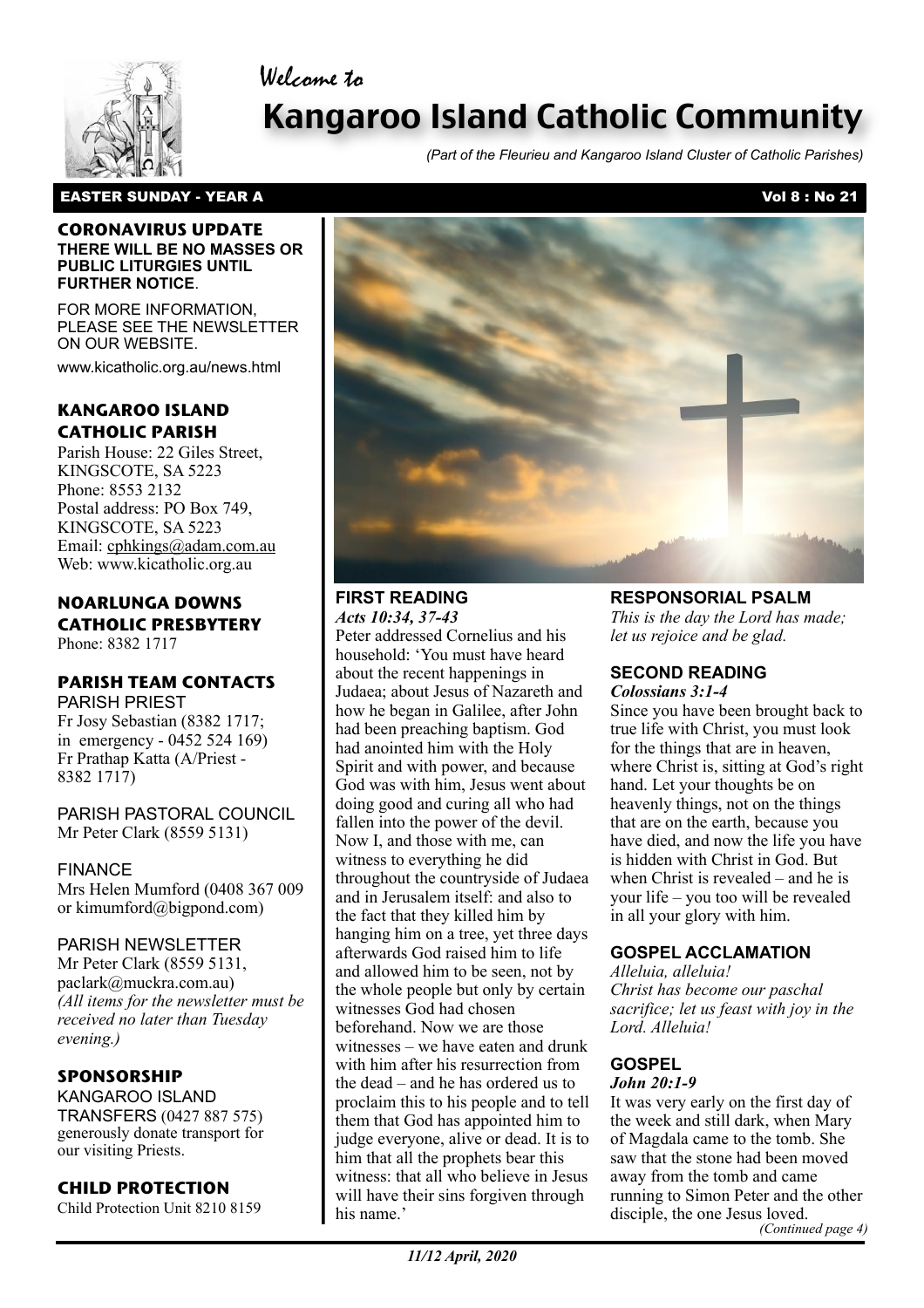#### **PLEASE KEEP THESE PEOPLE IN YOUR PRAYERS**

**Sick:** Mei Kuen Sexton, Fr Peter Milburn, Toni Langridge, Damian Baynes, Charles Gorman, Dalton Baynes, Roy Gaton

**Recently deceased:** Tony (Noxy) Clark

**April anniversaries:** Josephine Bannan, Ray Bannan, Elizabeth Black, Wilma Buick, Karen Cairney, Gwen Chalmers, Ambrose Clark, Robert Clark, Francis Clarke, Catherine Commerford, Sarah Cunningham, Jamie Larcombe, Jimmy Dow, Tate Furniss, Monika Gibbs, Mary O'Brien, Norah Ridge, Verna Trethewey, Beryl Williams, Albert Willson, Keith 'Hoppy' Willson, and all the faithful departed.

*May all our sick parishioners, relatives and friends know the healing love of Christ through our actions and His healing presence.*



#### **DIRECT PAYMENTS**

If you prefer to organise your Church donations via bank transfer there are a couple of ways you can go about this.

1. If you bank online, you can set up periodic, direct payments yourself. Again, you will need to do this twice - once for the first collection and again for second. Acc: Kangaroo Island Catholic Parish BSB: 085-005 Acc No: 918 111 484 Ref: Your surname, initials and *First* or *General* 2. Periodic regular payments may also

be organised with your bank. Take the account details (above) with you and bank staff can set it up for you.

**NB:** *First* collection is for the support of our Priests and *General* (second at our Masses) is for the support of our Parish.

If you wish to proceed and need more information or help, please contact Helen Mumford or Peter Clark.



#### **LIVE STREAMING and TV BROADCAST of EASTER MASSES**

The following Easter services will be broadcast on free-to-air-television on Channel 44\*\*, a community television station, at the following times:

- Holy Thursday Mass of the Lord's Supper, 6.30pm - 7.30pm
- Good Friday of the Lord, 3pm 4pm
- Holy Saturday Easter Vigil in the Holy Night, 6pm - 7pm
- Easter Sunday, 9am 10am

\*\**Channel 44 may not be available unless you have a clear line of sight to Mount Lofty, but you can still get it online at https://c44.com.au*

These services will be also be available online via [www.adelaide.catholic.org.au](http://www.adelaide.catholic.org.au)

Channel 7 will be broadcasting nationally on free-to-air TV the Lord's Passion at 3pm on Good Friday and at Easter Sunday Mass at 10.30am, both from St Mary's Cathedral in Sydney.

A positive of this time of isolation is that we are spoilt for choice with some amazing celebrants in incredible locations. Do a search and you could be at Mass in Paris .. or the USA .. or India. There are literally hundreds of sites and youtube clips you can access to get broadcasts of Easter Mass services (eg if you would like to watch Bishop Charles in Darwin over the weekend go to http:// www.darwin.catholic.org.au)

#### **PROJECT COMPASSION**

Thank you for supporting us this year. You will be helping to empower the world's most vulnerable communities to grow stronger and share their strengths with their communities to lift themselves out of poverty. There are a couple of ways you can make your donation this year to Caritas Australia:

- 1. Send a cheque for the amount of cash you have collected to: Caritas Australia, GPO Box 9830, Sydney, NSW 2001
- 2. Securely bank your donation via online transfer, or at a branch using the following bank account details BSB – 062 217 Acc No. 1007 2446 Acc Name – Caritas Australia Ref. Surname

#### **COVID-19 PHONE COUNSELLING**

*Now available by appointment* People struggling to cope with the chaos and fear surrounding COVID-19 can now access free phone counselling by appointment from Centacare Catholic Family Services.

In response to the health emergency, Centacare has increased capacity to provide telephone support for mental health concerns, family stress due to job loss, social isolation and other challenges arising from the coronavirus pandemic. People do not need a mental health care plan to access the short-term support. Rather, they can phone Centacare direct and book an appointment for a telephone counselling consultation.

People can phone Centacare between 9am to 5pm, Monday to Friday, to make a daytime or evening appointment. The telephone counselling service is inclusive, non-judgmental and unconditional.

"Centacare wishes to offer a connection to those who seek counselling, strategies, or ways of working through individual, family or relationship issues, without having to leave their home," Deputy Director Pauline Connelly said. "In isolation with families, what once may have been an irritant can become an aggravator, and what once was a disappointment can lead to confusion and disturbance in one's thinking. Seeking help early at these times, through phone counselling, can offer relief and provide a pathway to a new normal."

To book an appointment for COVID-19 telephone counselling, please phone Centacare (8215 6700). For more information, please contact Elizabeth Rowe (0437 062 302).

### **ARE YOU BORED IN ISOLATION?**

*(These are some real answers)*

- *• I cooked a full three-course meal and ate it all myself, whilst pretending I was on a cooking show … and I won!*
- *• Figured out that: "Are you as bored as I am" still makes sense when read backwards.*
- *• Finally folded all my laundry and discovered there was chair underneath!*
- *• Went through my spice rack and found some oregano from 2008, which is weird because I've only been living in this house*

*for one year.*

*• I've been knitting*

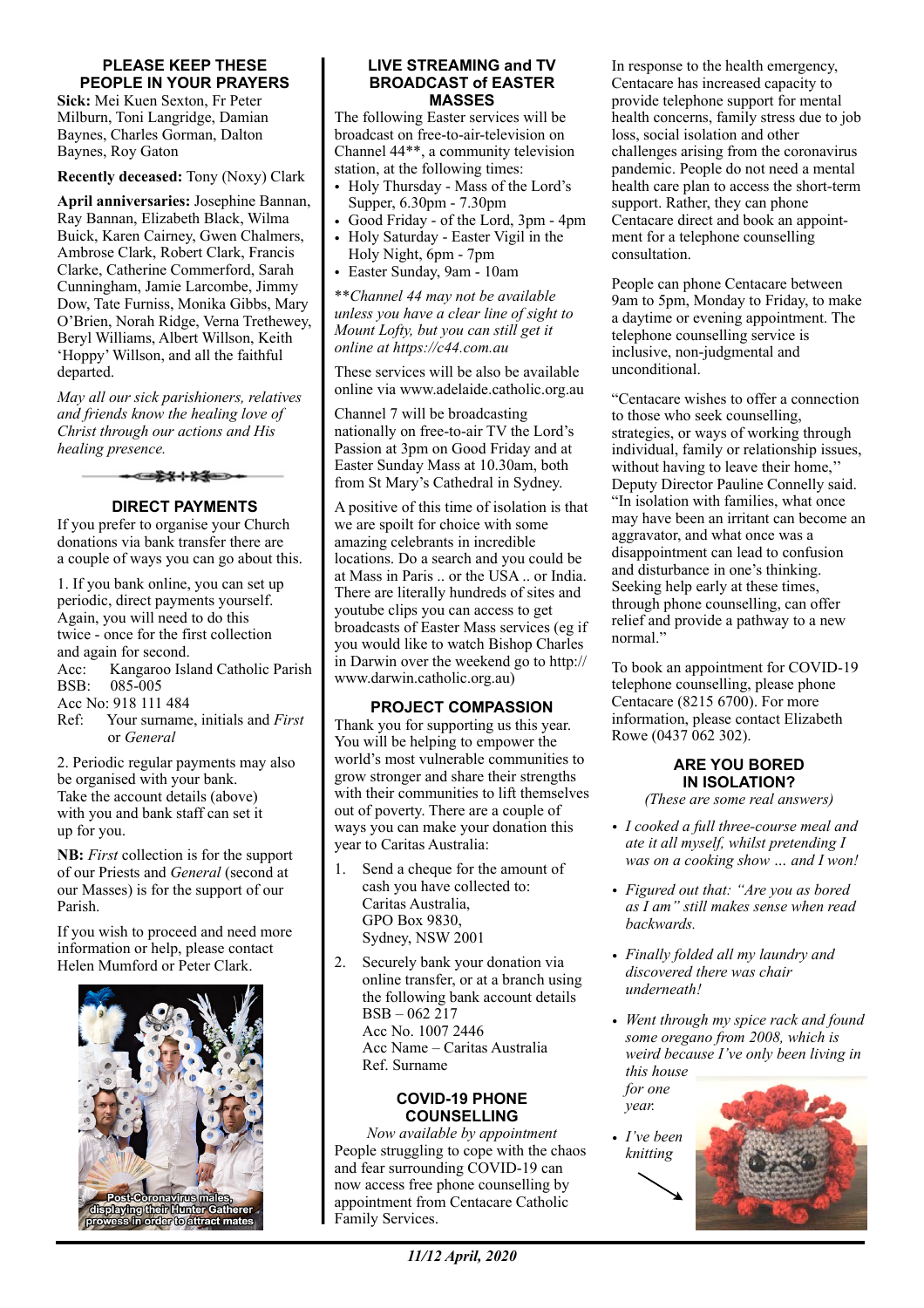

# **Ron Rolheiser column**

*Ronald Rolheiser, a Roman Catholic priest and member of the Missionary Oblates of Mary Immaculate, is president of the Oblate School of Theology in San Antonio, Texas. He is a community-builder, lecturer and writer. His books are popular throughout the English-speaking world and his weekly column is carried by more than sixty newspapers worldwide.*

# **THE MEANING OF**

*Jesus' death washes everything clean, including our ignorance and sin*. That's the clear message from Luke's account of his death.

**JESUS' DEATH**

As we know, we have four Gospels, each with its own take on the passion and death of Jesus. As we know too these Gospel accounts are not journalistic reports of what happened on Good Friday but more theological interpretations of what happened then. They're paintings of Jesus' death more so than news reports about it and, like good art, they take liberties to highlight certain forms so as to bring out essence. Each Gospel writer has his own interpretation of what happened on Calvary.

For Luke, what happened in the death of Jesus is the clearest revelation, ever, of the incredible scope of God's understanding, forgiveness, and healing. For him, Jesus' death washes everything clean through an understanding, forgiveness, and healing that belies every notion suggesting anything to the contrary. To make this clear, Luke highlights a number of elements in his narrative.

First, in his account of Jesus' arrest in the Garden of Gethsemane, he tells us that immediately after one of his disciples struck the servant of the high priest and cut off his ear, Jesus touched the man's ear and healed him. God's healing, Luke intimates, reaches into all situations, even situations of bitterness, betrayal, and violence. God's grace will ultimately heal even what's wounded in hatred.

Then, after Peter denied him three times and Jesus is being led away after his interrogation by the Sanhedrin, Luke tells us that Jesus turned and looked straight at Peter in a look that made Peter weep bitterly.

Everything in this text and everything that comes after it suggests that the look from Jesus that caused Peter to weep bitterly was not one of disappointment and accusation, a look that would have caused Peter to weep in shame. No, rather it was a look of such understanding and empathy as Peter had never before seen, causing him to weep in relief, knowing that everything was alright and he was alright.

-⊂≵⊁⊹⋡≸≕≥

And when Luke records Jesus' trial before Pilate, he recounts something that's not recorded in the other Gospel accounts of Jesus' trial, namely, Pilate sending Jesus to Herod and how the two of them, bitter enemies until that day, "became friends that same day." As Ray Brown, commenting on this text puts it, "Jesus has a healing effect even on those who mistreat him."

Finally, in Luke's narrative, we arrive at the place where Jesus is crucified and as they are crucifying him, he utters the famous words: *Father, forgive them for they know not what they do*. Those words, which Christians forever afterwards have taken as the ultimate criterion as to how we should treat our enemies and those who do us ill, encapsulate the deep revelation contained in Jesus' death. Uttered in that context as God is about to crucified by human beings, these words reveal how God sees and understands even our worst actions: Not as ill-will, not as something that ultimately turns us against God or God against us, but as ignorance – simple, non-culpable, invincible, understandable, forgivable, akin to the self-destructive actions of an innocent child.

In that context too, Luke narrates Jesus' forgiveness of the "good thief". What Luke wants to highlight here, beyond the obvious, are a number of things: First, that the man

is forgiven not because he didn't sin, but in spite of his sin; second, that he is given infinitely more than he actually requests of Jesus; and finally, that Jesus will not die with any unfinished business, this man's sin must first be wiped clean.

Finally, in Luke's narrative, unlike the narratives of Mark and Matthew, Jesus does not die expressing abandonment, but rather dies expressing complete trust: "Father, into your hands I commit my spirit". Luke wants us to see in these words a template for how we can face our own deaths, given our weaknesses. What's the lesson? Leon Bloy once wrote that there is only one true sadness in life, that of not being a saint. At the end of the day when each of us face our own death this will be our biggest regret, that we're not saints. But, as Jesus shows in his death, we can die in (even in weakness) knowing we are dying into safe hands.

Luke's account of the passion and death of Jesus, unlike much of Christian tradition, does not focus on the atoning value of Jesus' death. What it emphasizes instead is this: *Jesus' death washes everything clean, each of us and the whole world. It heals everything, understands everything, and forgives everything – despite every ignorance, weakness, infidelity, and betrayal on our part.* In John's passion narrative, Jesus' dead body is pierced with a lance and immediately "blood and water" (life and cleansing) flow out. In Luke's account, Jesus' body is not pierced. It doesn't need to be. By the time he breathes his last he has forgiven everyone and everything has been washed clean.

*You can read, or download, Ron Rolheiser's weekly columns from his website at: www.ronrolheiser.com*